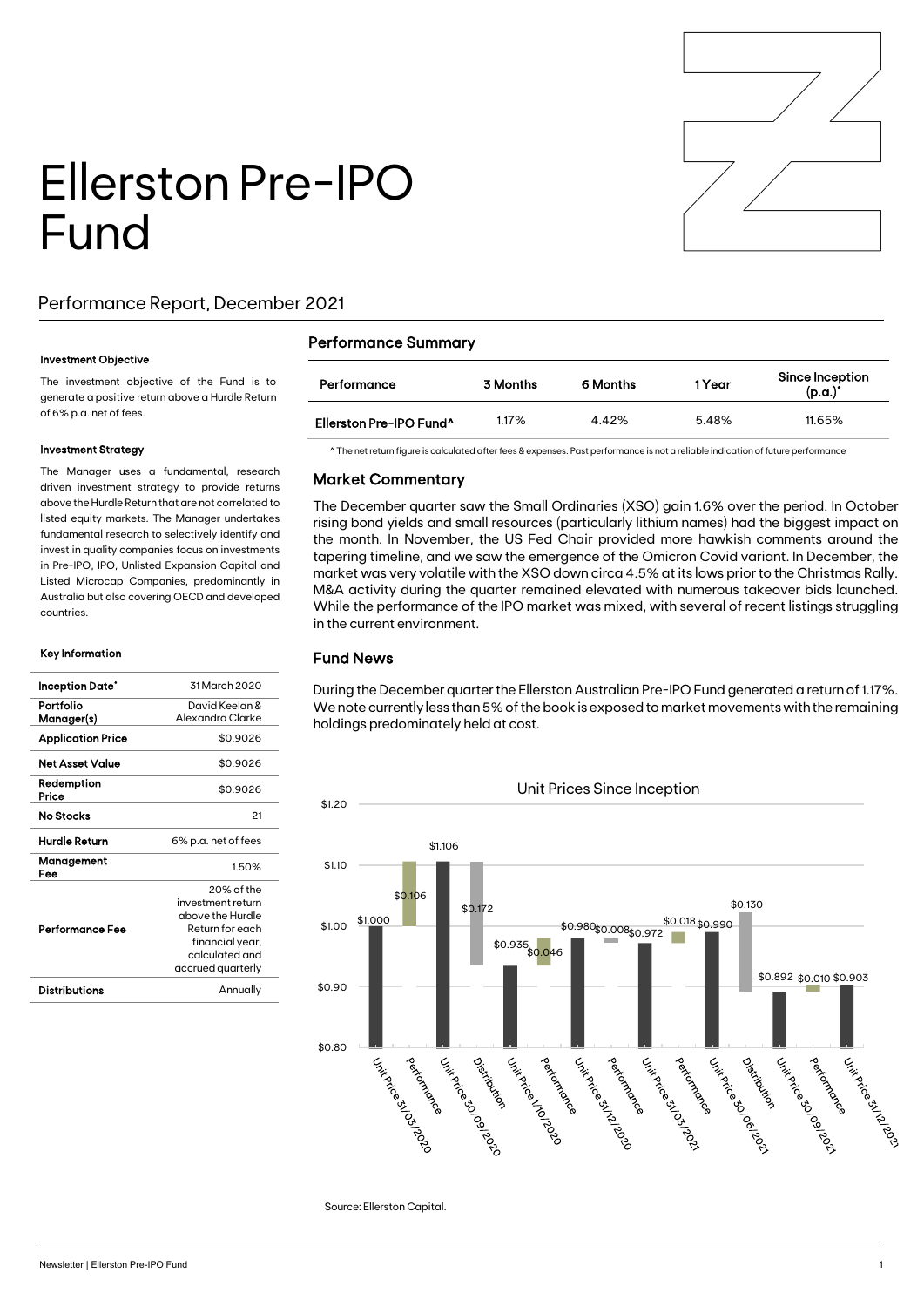Below we outline two new investments during the quarter.

Adrad is Australia's largest manufacturer, importer and distributor of radiators, air-conditioning parts and other heat exchange products for the Australian automotive and industrial aftermarket. Adrad was founded in 1985 and headquartered in Beverley, South Australia with approximately 400 employees across 8 offices and 16 warehouse locations in Australia, New Zealand and Thailand. Operating entities integrate to form two major divisions servicing all aspects of the heat exchange / cooling market: (1) Aftermarket and (2) Industrial OE. Adrad's product offering comprises of manufactured copper/brass and aluminium heat exchangers, imported automotive and industrial heat exchanges and other automotive products. These products are for application in passenger and commercial vehicles, through to larger machinery such as mining dump trucks and rail locomotives. Adrad stocks over 2,000 dedicated models of complete radiators as well as components across 11 warehouse facilities in Australia. The products are manufactured or sourced from both Original Equipment Manufactuers (OEM)and aftermarket partners and are quality tested. Adrad's Industrial segment operates as a designer and manufacturer of OEM industrial radiator and cooling systems. These products are custom designed to suit the customer's application and built to standards, before being manufactured in-house. Products typically comprise of copper, aluminium, steel and stainless steel. This segment has been operating for over 40 years, with its customer base comprising of large global OEMs that require engine cooling and Heating Ventilation and Air Conditioning (HVAC) systems. Adrad is raised A\$25m in a pre-IPO. The company has a post money equity valuation cap of A\$125m, or a 20% discount to the IPO price.

Influential is a technology platform and managed service provider that connects brands and marketing agencies with social media influencers. Influential assists in the process of enabling brands/media agencies access to suitable social media influencers for ad/branding campaigns. Influential's technology has Application Programming Interfaces (APIs) embedded into the key social media platforms, and is able to analyse this data on a variety of levels to assist in finding the most effective media buy for a brand. As part of its offering Influential utilises its platform and tailors prospective influencers for a either a media agency or the brand directly to choose. Influential subsequently engages with the influencer and manages the media campaign via its software, providing real-time analytics and reporting to the client on a variety of engagement/ROI metrics. Based on our CY22 forecasted revenue, Influential is trading on ~3.6x EV/CY21 sales while delivering very strong growth. This compares to domestic and international peers that trade on ~10x EV/sales. We believe our valuation is very attractive relative to the growth coming through and operating leverage which is expected over coming years. We expect a liquidity event over the next 12-18 months.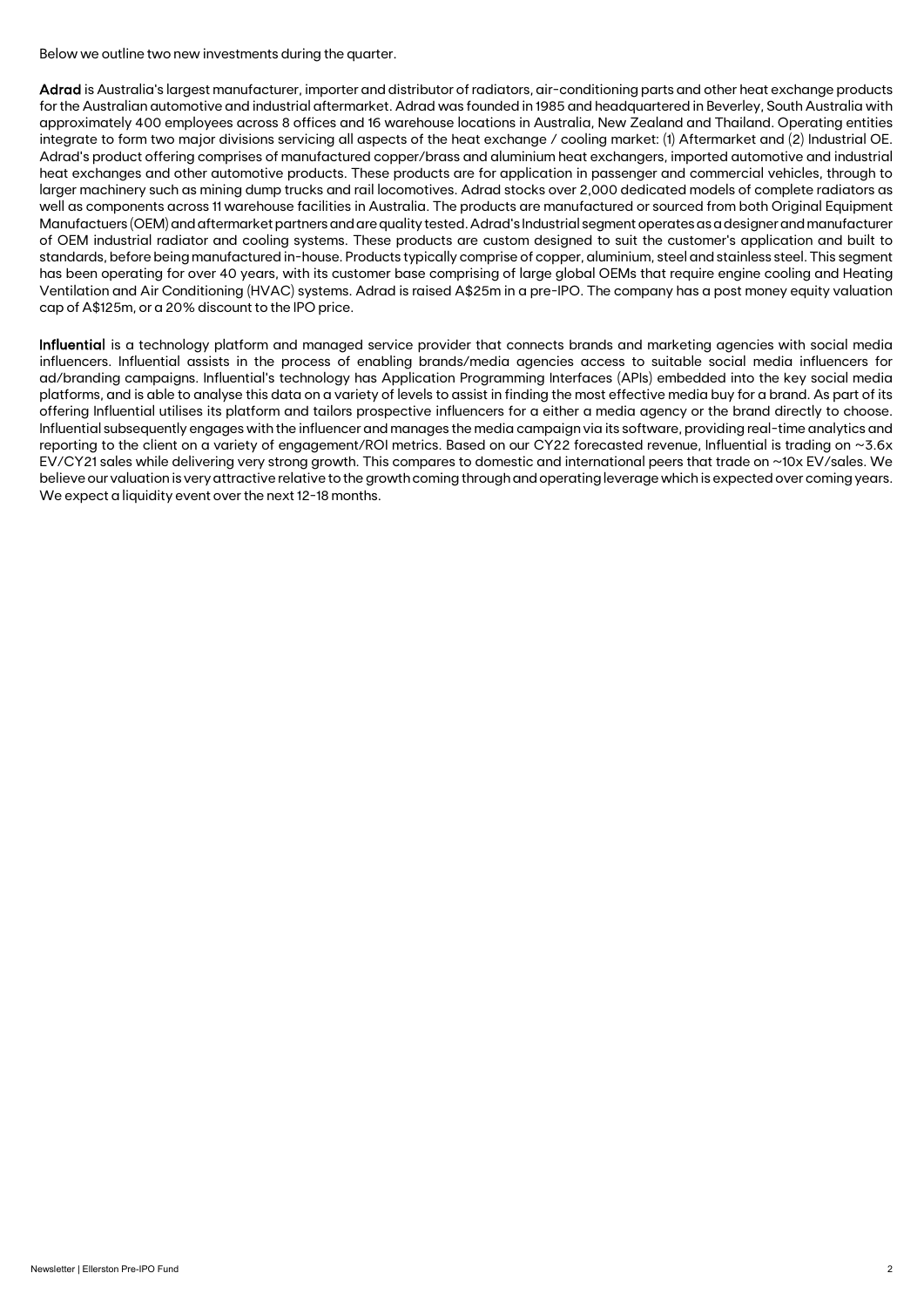#### Top 5 Holdings Summary

| <b>SECURITY</b>                        | <b>PORTFOLIO WEIGHT</b> |
|----------------------------------------|-------------------------|
| <b>MARKETPLACER</b>                    | 11.75%                  |
| THINK CONVEYANCING (DEEP BLUE COMPANY) | 7.04%                   |
| PHOCAS GROUP                           | 6.64%                   |
| ATTVEST (CAPEVEST)                     | 5.23%                   |
| NICO.LAB                               | 5.03%                   |
| OTHER CAPITAL DEPLOYED*                | 39.44%                  |
| CASH                                   | 24.87%                  |
| <b>TOTAL</b>                           | 100.00%                 |

Source: Ellerston Capital. \*Other capital deployed includes additional 14 holdings.

#### Capital Deployed



## Capital Deployed

Source: Ellerston Capital.

Our philosophy around pre-IPOs is very simple. We are looking for high quality businesses that have clear pathways to IPO, offering opportunities to achieve superior returns with minimal correlation to the market. We are looking to achieve a 20% IRR and given the current state of the market we believe we are well placed to deliver on this target.